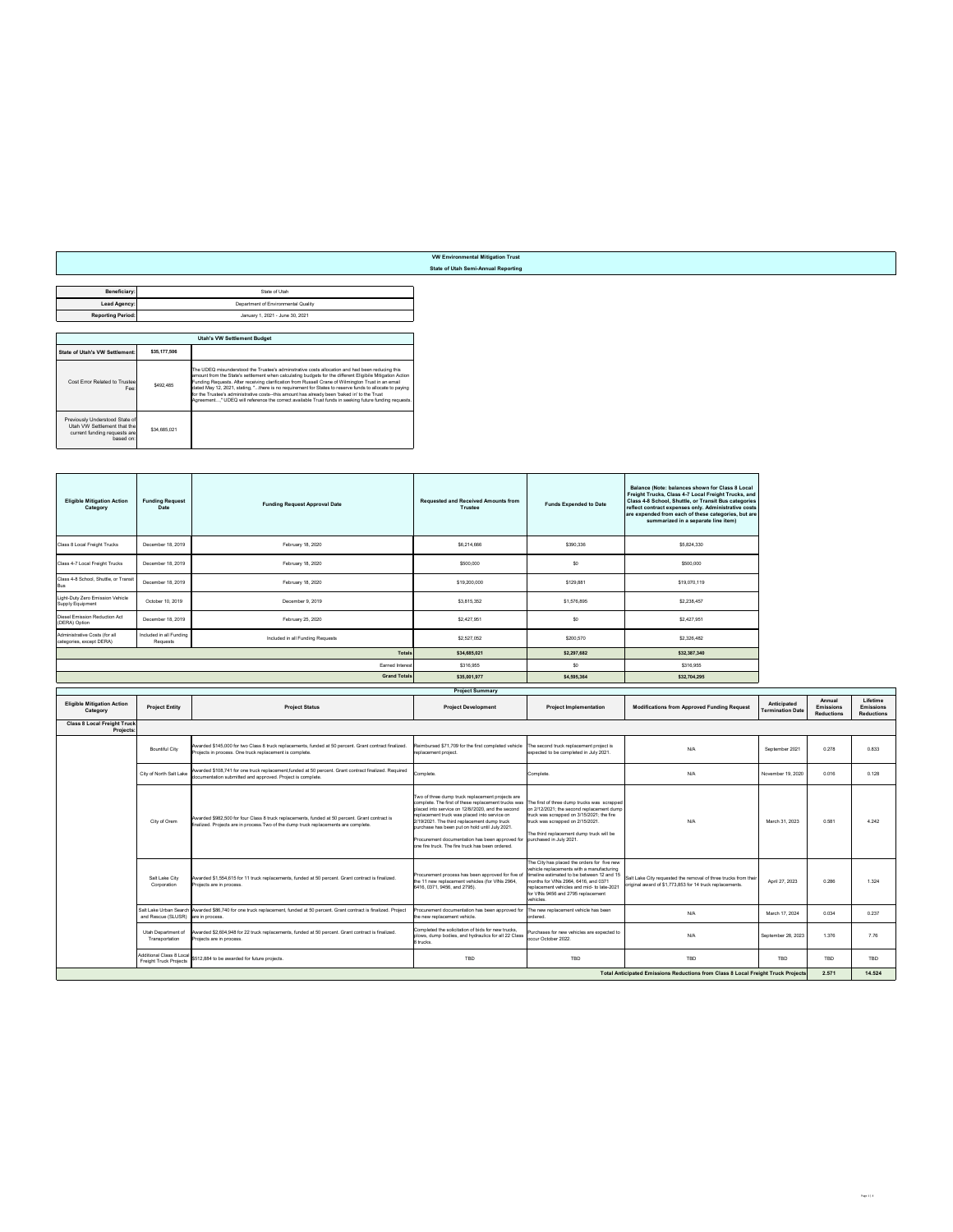| <b>Class 4-7 Local Freight Truck</b><br><b>Projects:</b>                                        |                                                                       |                                                                                                                                                                                                                                                                                                                                                         |                                                                                                                                                                                                                                     |                                                                                                                                                                                         |                                                                                                                                                                                                    |                     |                    |            |
|-------------------------------------------------------------------------------------------------|-----------------------------------------------------------------------|---------------------------------------------------------------------------------------------------------------------------------------------------------------------------------------------------------------------------------------------------------------------------------------------------------------------------------------------------------|-------------------------------------------------------------------------------------------------------------------------------------------------------------------------------------------------------------------------------------|-----------------------------------------------------------------------------------------------------------------------------------------------------------------------------------------|----------------------------------------------------------------------------------------------------------------------------------------------------------------------------------------------------|---------------------|--------------------|------------|
|                                                                                                 | <b>Pleasant Grove City</b>                                            | Awarded \$410,112 for five truck replacements, funded at 50 percent. Grant contract finalized. Projects<br>are in process.                                                                                                                                                                                                                              | Procurement documentation has been approved for<br>four vehicle replacements and bids have been<br>obtained for the fifth vehicle replacement.                                                                                      | Orders have been placed for four of the five<br>$^\dagger$ replacement trucks. The fifth replacement<br>truck is expected to placed next reporting<br>period.                           | N/A                                                                                                                                                                                                | May 22, 2023        | 0.202              | 1.577      |
|                                                                                                 | <b>Additional Class 4-7</b><br><b>Local Freight Truck</b><br>Projects | \$89,888 to be awarded for future projects.                                                                                                                                                                                                                                                                                                             | <b>TBD</b>                                                                                                                                                                                                                          | <b>TBD</b>                                                                                                                                                                              | <b>TBD</b>                                                                                                                                                                                         | <b>TBD</b>          | <b>TBD</b>         | <b>TBD</b> |
|                                                                                                 |                                                                       |                                                                                                                                                                                                                                                                                                                                                         |                                                                                                                                                                                                                                     |                                                                                                                                                                                         | Total Anticipated Emissions Reductions from Class 4-7 Local Freight Truck Projects                                                                                                                 |                     | 0.202              | 1.577      |
| Class 4-8 School, Shuttle, and<br><b>Transit Bus Projects:</b>                                  |                                                                       |                                                                                                                                                                                                                                                                                                                                                         |                                                                                                                                                                                                                                     |                                                                                                                                                                                         |                                                                                                                                                                                                    |                     |                    |            |
|                                                                                                 |                                                                       | Awarded \$826,000 for 14 school bus replacements, funded at 50 percent. Grant contract is finalized<br>  Canyons School District   Awarucu + - - - ,<br>  Projects are in process.                                                                                                                                                                      | $\vert$ All 14 diesel school buses have been scrapped and $\vert$ Reimbursement to Canyons School District<br>the new replacement school buses have been<br>placed into service.                                                    | $\vert$ will be completed in the next reporting period $\vert$<br>for completion of their entire project.                                                                               | N/A                                                                                                                                                                                                | August 2021         | 1.04               | 4.478      |
|                                                                                                 | City of Orem                                                          | Awarded \$87,500 for one shuttle bus replacement, funded at 50 percent. Grant contract is finalized.<br>Projects are in process.                                                                                                                                                                                                                        | $\vert$ Procurement documentation has been approved for $\vert$ The new replacement shuttle bus has been<br>the new replacement shuttle bus.                                                                                        | ordered.                                                                                                                                                                                | N/A                                                                                                                                                                                                | March 31, 2023      | 0.096              | 0.671      |
|                                                                                                 | <b>Davis School District</b>                                          | Awarded \$136,260 for two school bus replacements, funded at 50 percent. Grant contract is finalized.<br>Projects are in process.                                                                                                                                                                                                                       | The District completed its submittal of<br>documentation for both of the participating school<br>buses                                                                                                                              | The District intends to begin the procurement<br>process for the new replacement buses in<br>July 2021.                                                                                 | N/A                                                                                                                                                                                                | Septetmber 28, 2023 | 0.113              | 1.016      |
|                                                                                                 | Jordan School District                                                | Awarded \$138,992 for two school bus replacements, funded at 50 percent. Grant contract is finalized.<br>Projects are in process.                                                                                                                                                                                                                       | Both participating diesel school buses have been<br>scrapped and the new replacement buses have<br>been placed into service.                                                                                                        | Reimbursement to Jordan School District will<br>be completed in the next reporting period for<br>the completion of their project.                                                       | N/A                                                                                                                                                                                                | August 2021         | 0.104              | 0.617      |
|                                                                                                 |                                                                       | A request for proposals for the purchase of the Awarded \$3,693,941 for six transit bus replacements to electric, funded at 65 percent. An amendment is A request for proposals for the purchase of the<br>Park City Municipal Corp in process to remove one bus from this award, changing the award amount to \$3,129,449. Projects are<br>in process. | ' electric transit buses has been developed and open<br>for bids. Multiple proposals have been evaluated<br>and a vendor has been selected.                                                                                         | For the next reporting period, Park City<br>Municipal will be submitting to UDEQ their<br>procurement documentation for approval,<br>and the amendment is expected to be<br>∣finalized. | <b>Park City Municipal notified UDEQ that one of their</b><br>participating buses (VIN 15GGB291061076507) needs to be<br>removed from their award due to the bus being totalled in a<br>collision. | July 30, 2023       | 3.052              | 11.7       |
|                                                                                                 | <b>Salt Lake City School</b><br><b>District</b>                       | Awarded \$699,660 for four school bus replacements to electric, funded at 65 percent. Grant contract is<br>finalized. Projects are in process.                                                                                                                                                                                                          | The four diesel school buses have been scrapped<br>$\vert$ and the new replacement electric buses were placed $\vert$<br>into service.                                                                                              | The district intends to submit the remaining<br>documentation for their project in July 2021.                                                                                           | N/A                                                                                                                                                                                                | August 2021         | 0.328              | 1.07'      |
|                                                                                                 | <b>District</b>                                                       | Tooele County School   Awarded \$132,000 for two school bus replacements, funded at 50 percent. Grant contract is finalized.<br>Required documentation submitted and approved. Project is complete.                                                                                                                                                     | Complete.                                                                                                                                                                                                                           | Complete.                                                                                                                                                                               | N/A                                                                                                                                                                                                | April 27, 2021      | 0.368              | 1.723      |
|                                                                                                 | <b>Utah Transit Authority</b>                                         | Awarded \$13,079,240 for 20 transit bus replacements to electric, funded at 65 percent. Grant contract is the new replacement bus purchases. A vendor has (to be placed into service October 2022, and<br>finalized. Projects in process.                                                                                                               | Procurement documentation has been approved for $ $ The new electric transit buses are expected<br>been selected and the new electric buses have been the original diesel transit buses scrapped by<br>ordered and are being built. | December 2022.                                                                                                                                                                          | N/A                                                                                                                                                                                                | May 22, 2023        | 10.905             | 32.715     |
|                                                                                                 | <b>Additional Class 4-8</b><br>and Transit Bus Projects               | School Bus, Shuttle Bus, \$406,407 to be awarded for future projects.                                                                                                                                                                                                                                                                                   | <b>TBD</b>                                                                                                                                                                                                                          | TBD                                                                                                                                                                                     | TBD                                                                                                                                                                                                | <b>TBD</b>          | TDD<br><u>I BD</u> | <b>TBD</b> |
| Total Anticipated Emissions Reductions from Class 4-8 School, Shuttle, and Transit Bus Projects |                                                                       |                                                                                                                                                                                                                                                                                                                                                         |                                                                                                                                                                                                                                     |                                                                                                                                                                                         |                                                                                                                                                                                                    | 16.006              | 53.991             |            |

Page 2 | 4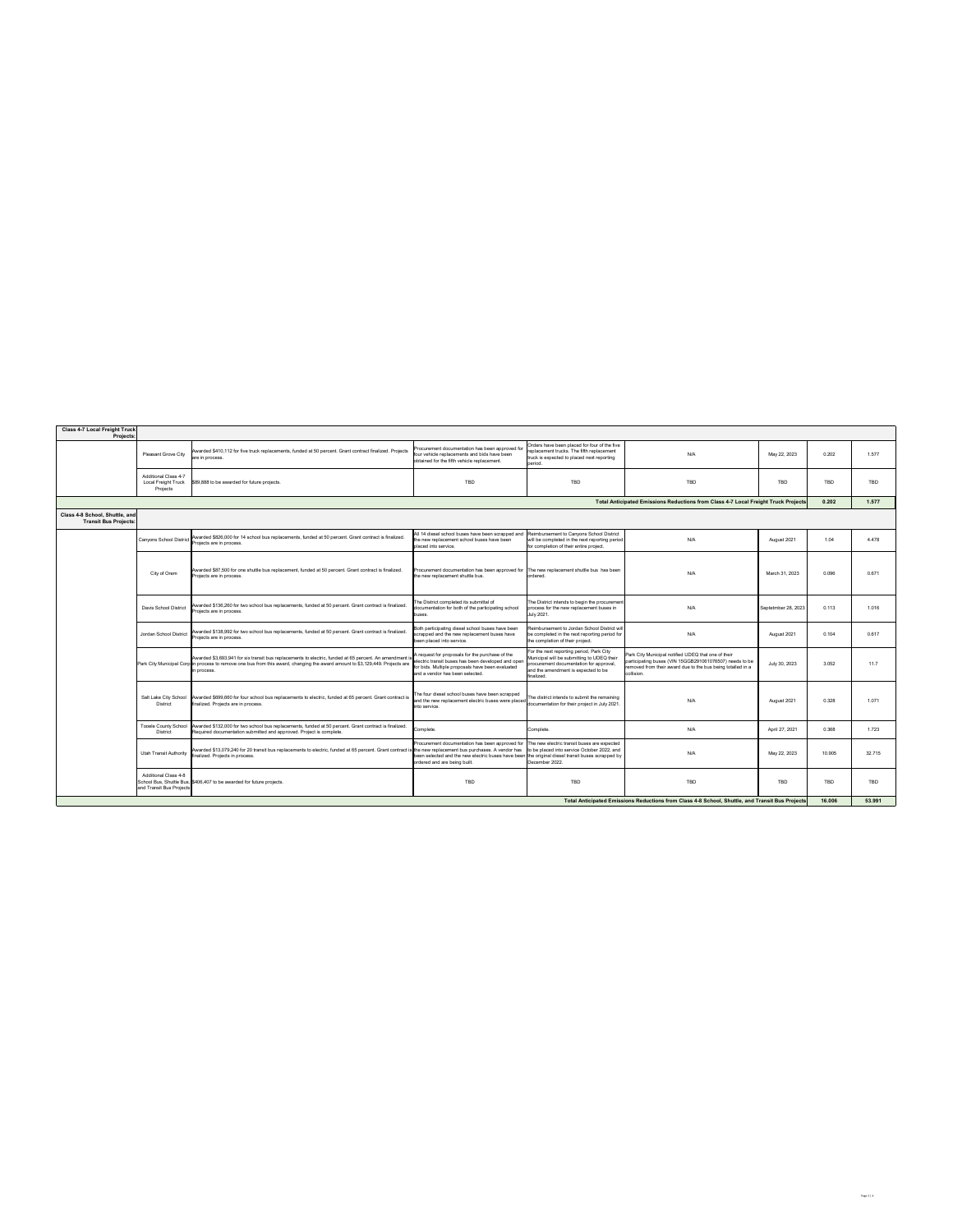| <b>Light-Duty Zero Emission</b> |  |
|---------------------------------|--|
| <b>Vehicle Supply Equipment</b> |  |
| Projects:                       |  |

| <b>Clinton City</b>           | Awarded \$60,129 to purchase and install three Level 2 EVSEs (Electric Vehicle Supply Equipment) at<br>the Civic Center Park, Center Park, and Powerline Park. Reimbursed Clinton City \$46,808.38. Project is $\left  \right\rangle$<br>funded at 100 percent. Project complete.                                                                            | $ $ Final project includes the purchase and installation $\ $ All three EVSEs were installed and activated<br>of three dual-port Level 2 EVSEs at public locations. on April 17, 2020.                                                                                                                                                                                                                                                                                                                                                                                                              |                                                                                                                                                         | Addresses are slightly different than proposed. The new<br>addresses are located at the same park as proposed, but at<br>different location within the park. Details are:<br>$(1)$ from Powerline Park, 1600 W. 1740 N. Clinton, UT, to<br>Powerline Park 1711 W. 1740 North Clinton, UT;<br>2) from Civic Center Park, 2100 N. 1500 W. Clinton, UT, to<br>Civic Center Park (Family Camp Parking), 2300 N. 1850 W.<br>Clinton, UT. | April 28,2020                  | 0.013 | 0.13 |
|-------------------------------|--------------------------------------------------------------------------------------------------------------------------------------------------------------------------------------------------------------------------------------------------------------------------------------------------------------------------------------------------------------|-----------------------------------------------------------------------------------------------------------------------------------------------------------------------------------------------------------------------------------------------------------------------------------------------------------------------------------------------------------------------------------------------------------------------------------------------------------------------------------------------------------------------------------------------------------------------------------------------------|---------------------------------------------------------------------------------------------------------------------------------------------------------|-------------------------------------------------------------------------------------------------------------------------------------------------------------------------------------------------------------------------------------------------------------------------------------------------------------------------------------------------------------------------------------------------------------------------------------|--------------------------------|-------|------|
| <b>Davis Technical Center</b> | Awarded \$49,000 to purchase and install three dual-port and one single-port Level 2 EVSEs at the<br>Davis Applied Technical College Campus. Reimbursed Davis Technical Center \$46,037 for completion<br>of all four EVSE units. All units are funded at 100 percent with the exception of one workplace charger<br>funded at 60 percent. Project complete. | Final project includes the purchase and installation<br>of three dual-port Level 2 EVSE units at public<br>locations, and one single-port EVSE unit not<br>available to the public but will be used by DATC for $ EVSE $ unit was installed and activated on<br>their fleet vehicles.                                                                                                                                                                                                                                                                                                               | DATC indicated that the first three EVSE<br>units were installed and activated on<br>November 25, 2019, and the fourth and final<br>September 24, 2020. | N/A                                                                                                                                                                                                                                                                                                                                                                                                                                 | September 28, 2020             | 0.05  | 0.5  |
| Construction                  | Division of Facilities and Awarded \$49,401 to partially fund the purchase and installation of 11 dual-port Level 2 EVSEs at the<br>Multi State Agency Office Building and Regional Building 2. Reimbursed DFCM \$49,401.60. Project<br>Management (DFCM)   funded at 100 percent of request. Project complete.                                              | Final project includes the purchase and installation<br>of 12 dual-port Level 2 EVSE units at public<br>locations.                                                                                                                                                                                                                                                                                                                                                                                                                                                                                  | September 23, 2019.                                                                                                                                     | $\vert$ All 12 EVSEs were installed and activated on The project increased from 11 to 12 Level 2 EVSEs<br>purchased and installed.                                                                                                                                                                                                                                                                                                  | February 12, 2020              | 0.19  | 1.9  |
| <b>Kamas City</b>             | Awarded \$41,227 to purchase and install one dual-port Level 2 EVSE at the City Office. Project has<br>started and is in process. Project funded at 100 percent.                                                                                                                                                                                             | Kamas is currently designing the project as part of<br>the reconstruction of its City Hall parking lot and<br>park improvements. Due to COVID-19 they are<br>experiencing delays.                                                                                                                                                                                                                                                                                                                                                                                                                   | Kamas is planning on starting the project late <br>summer or early Fall 2021 and completing<br>the project by Winter 2021.                              | N/A                                                                                                                                                                                                                                                                                                                                                                                                                                 | March 1, 2022                  | 0.014 | 0.14 |
| <b>Kaysville City</b>         | Awarded \$69,988 to purchase and install nine dual-port (seven public and two workplace) Level 2<br>EVSEs at: City Hall; 100 E. 200 N. Kaysville, UT; 300 N. Flint St.; and the Kaysville Operations<br>Center.The seven public charging stations are funded at 100 percent. The two workplace chargers are<br>funded at 60 percent. Project is complete.    | Final project includes the purchase of nine dual-port The EVSEs were installed and activated<br>Level 2 EVSE units. Seven of the nine EVSE units<br>$\vert$ are available to the public, and the other two EVSE $\vert$ following are the activation dates for the<br>units will be used by the city fleet vehicles and not $\vert$ following sites: Heritage Park, June 7, 2020;<br> available for public use. Kaysville City completed the Barnes Park, June 8, 2020; Operations<br>installation of the units themselves instead of using a Center, September 22, 2020; and City Hall,<br>vendor. | throughout the summer and fall of 2020. The<br> October 19, 2020.                                                                                       | N/A                                                                                                                                                                                                                                                                                                                                                                                                                                 | November 4, 2020               | 0.4   |      |
| Lehi City                     | Awarded \$16,755 to purchase and install one dual-port Level 2 EVSE at City Hall. Project funded at 100<br>percent. Project is complete.                                                                                                                                                                                                                     | Final project includes the purchase and installation<br>of one dual-port Level 2 EVSE located at a public<br>location.                                                                                                                                                                                                                                                                                                                                                                                                                                                                              | Installed and activated on July 15, 2020.                                                                                                               | Addresses are slightly different than proposed. The new<br>addresses are located within the same parking lot as the<br>proposal. The location of the project was moved from 153<br>North 100 East Lehi, Utah, to 61 North 100 East Lehi, Utah.                                                                                                                                                                                      | $^{\prime}$ September 25, 2020 | 0.02  | 0.2  |

| <b>Murray City Power</b>       | Awarded \$157,608 to purchase and install two dual-port Level 2 EVSEs and one DC Fast Charger at<br>Murray Park Recreation Center. Project funded at 100 percent. Project complete.                                                                                                                                                                                                                                                                                             | Murray City Power has completed their project and<br>submitted a request for reimbursement. The final<br>project includes the purchase, installation, and<br>electrical upgrade for two dual-port Level 2 and on<br>DC Fast Charger. The reimbursement will be<br>completed in July 2021. | The EVSE units were installed and activated<br>on May 12, 2021.                                                                                                                                         | N/A                                                                                                                                                                                                                                                                                                                                                                                                                                                                                                                                                                                                                                                                                                                                                                                 | July 8, 2021       | 0.088 | 0.88                                           |
|--------------------------------|---------------------------------------------------------------------------------------------------------------------------------------------------------------------------------------------------------------------------------------------------------------------------------------------------------------------------------------------------------------------------------------------------------------------------------------------------------------------------------|-------------------------------------------------------------------------------------------------------------------------------------------------------------------------------------------------------------------------------------------------------------------------------------------|---------------------------------------------------------------------------------------------------------------------------------------------------------------------------------------------------------|-------------------------------------------------------------------------------------------------------------------------------------------------------------------------------------------------------------------------------------------------------------------------------------------------------------------------------------------------------------------------------------------------------------------------------------------------------------------------------------------------------------------------------------------------------------------------------------------------------------------------------------------------------------------------------------------------------------------------------------------------------------------------------------|--------------------|-------|------------------------------------------------|
| <b>Orem City</b>               | Awarded \$308,269 to purchase and install four DC Fast Chargers, funded at 100 percent, at City Hall.<br>Project is complete.                                                                                                                                                                                                                                                                                                                                                   | Final project includes the purchase and installation<br>of four DC Fast Chargers. All units are located at<br>public locations.                                                                                                                                                           | The EVSE units were installed and activated<br>on August 7,2020.                                                                                                                                        | N/A                                                                                                                                                                                                                                                                                                                                                                                                                                                                                                                                                                                                                                                                                                                                                                                 | September 21, 2020 | 0.11  | $\begin{array}{cc} 1 & 1 \\ 1 & 1 \end{array}$ |
| <b>Provo City</b>              | Awarded \$752,500 to purchase and install 20 dual-port Level 2 EVSEs, funded at 100 percent, at the<br>following locations:<br>Provo City Center; Recreation Center (Parks & Rec.); Academy Library; Public Works Complex; Provo  installation of the four remaining EVSE units located<br>Power Complex; Rock Canyon Park; North Park; Spring Creek Park; and Pioneer Park. The project has at the City Center site in November 2021. Activation<br>started and is in process. | Sixteen of the 20 EVSE units have been installed<br>and activated. Provo City plans to begin the<br>will occur January 2022. All 20 EVSE units are<br>located at public locations.                                                                                                        | Installation and activation of the EVSE units<br>at six of the seven locations are completed<br>Provo Power is upgrading all of the primary<br>electrical services to the seven different<br>locations. | At the Recreation Center location, the four units were<br>relocated to the far east side of the parking lot due to a new<br>adaptive playground that will now be constructed near the<br>initial location for the EVSE units. This will be the same initial<br>location but moved to the east side of the parking lot instead<br>of the west side as originally planned. Two EVSE units were<br>removed from the City Center location and added to the<br>Pioneer Park location just across the street to the west due to<br>improved access. At the Provo Recreation Center, Provo<br>Power installed the new electrical service on the east side of<br>the parking area to accommodate the service for the chargers<br>instead of upgrading the service at the original location. | December 2021      | 0.28  | 2.8                                            |
| Department                     | Salt Lake County Health Awarded \$603,095 to purchase and install eight dual-port Level 2 EVSEs and two DC Fast Chargers at  electrical upgrade costs for eight dual-port Level 2<br>the Salt Lake County Health Department, funded at 100 percent. Project is complete.                                                                                                                                                                                                        | Final project includes the purchase, installation, and<br><b>EVSE units and two DC Fast Chargers. All ten</b><br>EVSE units are installed at public locations.                                                                                                                            | The EVSE units were installed and activated<br>on February 9, 2021.                                                                                                                                     | N/A                                                                                                                                                                                                                                                                                                                                                                                                                                                                                                                                                                                                                                                                                                                                                                                 | March 22, 2021     | 0.166 | 1.66                                           |
| <b>Sandy City</b>              | Project completed. Awarded \$118,982 to purchase and install three DC Fast Chargers at City Hall.<br>Project funded at 100 percent. Reimbursement to Sandy City is \$118,982.                                                                                                                                                                                                                                                                                                   | Final project includes the purchase and installation<br>of three DC Fast Chargers at public locations.                                                                                                                                                                                    | DC Fast chargers were installed and<br>activated on June 12, 2019.                                                                                                                                      | N/A                                                                                                                                                                                                                                                                                                                                                                                                                                                                                                                                                                                                                                                                                                                                                                                 | March 23, 2020     | 0.12  | 1.2                                            |
| <b>Saratoga Springs</b>        | Awarded \$26,788 to purchase and install three dual-port Level 2 EVSEs at the Municipal Campus,<br>funded at 100 percent. Project is complete.                                                                                                                                                                                                                                                                                                                                  | Final project includes the purchase of three Level 2<br>EVSE units. All three units are located in public<br>locations.                                                                                                                                                                   | All three EVSE units were installed and<br>activated on July 15, 2020.                                                                                                                                  | The original bid did not include installation, which the invoice<br>includes (\$6,067). In addition, the bid only quoted one year of<br>networking, and the final invoice included 5-years (an<br>increase of \$4,668). VW funds reimbursed Saratoga Springs<br>for the originally agreed-upon amount of \$26,788.                                                                                                                                                                                                                                                                                                                                                                                                                                                                  | August 19, 2020    | 0.041 | 0.41                                           |
| <b>City of South Salt Lake</b> | Awarded \$136,517 to purchase and install four dual-port Level 2 EVSEs at City Hall, funded at 100<br>percent. Project has started and is in process.                                                                                                                                                                                                                                                                                                                           | South Salt Lake City is working with Rocky Mountain<br>Power to confirm final meter location and design.<br>There have been several conflicts with the existing<br>conditions and numerous interations considered.<br>They have indicated that they are in the final design<br>phase.     | South Salt Lake City anticipates that<br>installation of the EVSE units will begin<br>during September 2021, pending Rocky<br>Mountain Power's approval.                                                | There have been a year of delays in working with Rocky<br>Mountain Power on selecting the best location for the<br>connection. The City of South Salt Lake has finalized a plan<br>that requires a new transformer, which will be paid for by the<br>City of South Salt Lake. A new design is forthcoming from<br>Rocky Mountain Power and is expected in August 2021.                                                                                                                                                                                                                                                                                                                                                                                                              | March 1, 2022      | 0.055 | 0.55                                           |